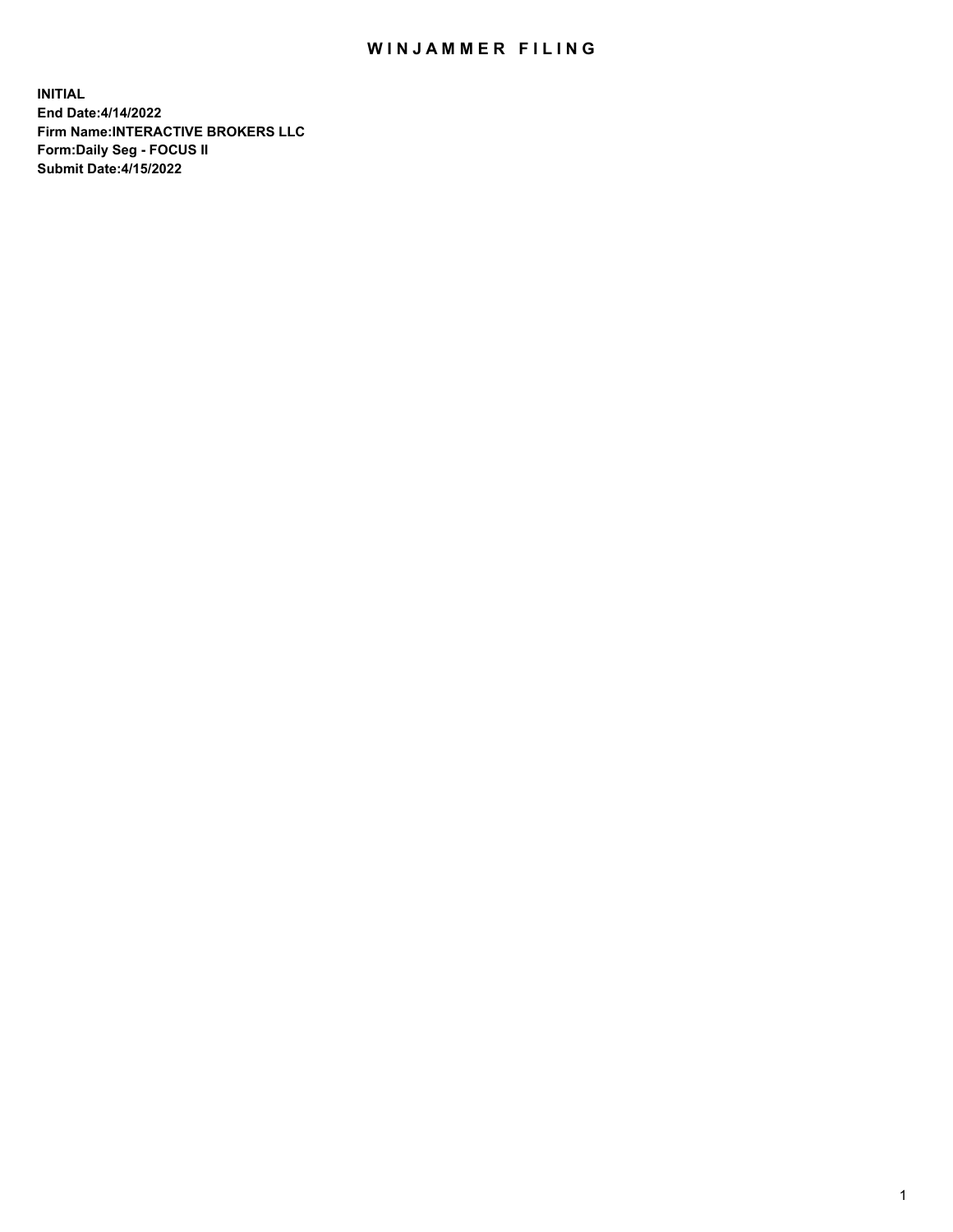**INITIAL End Date:4/14/2022 Firm Name:INTERACTIVE BROKERS LLC Form:Daily Seg - FOCUS II Submit Date:4/15/2022 Daily Segregation - Cover Page**

| Name of Company                                                                                                                                                                                                                                                                                                                | <b>INTERACTIVE BROKERS LLC</b>                                           |  |
|--------------------------------------------------------------------------------------------------------------------------------------------------------------------------------------------------------------------------------------------------------------------------------------------------------------------------------|--------------------------------------------------------------------------|--|
| <b>Contact Name</b>                                                                                                                                                                                                                                                                                                            | James Menicucci                                                          |  |
| <b>Contact Phone Number</b>                                                                                                                                                                                                                                                                                                    | 203-618-8085                                                             |  |
| <b>Contact Email Address</b>                                                                                                                                                                                                                                                                                                   | jmenicucci@interactivebrokers.c<br>om                                    |  |
| FCM's Customer Segregated Funds Residual Interest Target (choose one):<br>a. Minimum dollar amount: ; or<br>b. Minimum percentage of customer segregated funds required:% ; or<br>c. Dollar amount range between: and; or<br>d. Percentage range of customer segregated funds required between: % and %.                       | <u>0</u><br>0<br>155,000,000 245,000,000<br>0 <sub>0</sub>               |  |
| FCM's Customer Secured Amount Funds Residual Interest Target (choose one):<br>a. Minimum dollar amount: ; or<br>b. Minimum percentage of customer secured funds required:% ; or<br>c. Dollar amount range between: and; or<br>d. Percentage range of customer secured funds required between:% and%.                           | <u>0</u><br>$\overline{\mathbf{0}}$<br>80,000,000 120,000,000<br>00      |  |
| FCM's Cleared Swaps Customer Collateral Residual Interest Target (choose one):<br>a. Minimum dollar amount: ; or<br>b. Minimum percentage of cleared swaps customer collateral required:% ; or<br>c. Dollar amount range between: and; or<br>d. Percentage range of cleared swaps customer collateral required between:% and%. | <u>0</u><br>$\underline{\mathbf{0}}$<br>0 <sub>0</sub><br>0 <sub>0</sub> |  |

Attach supporting documents CH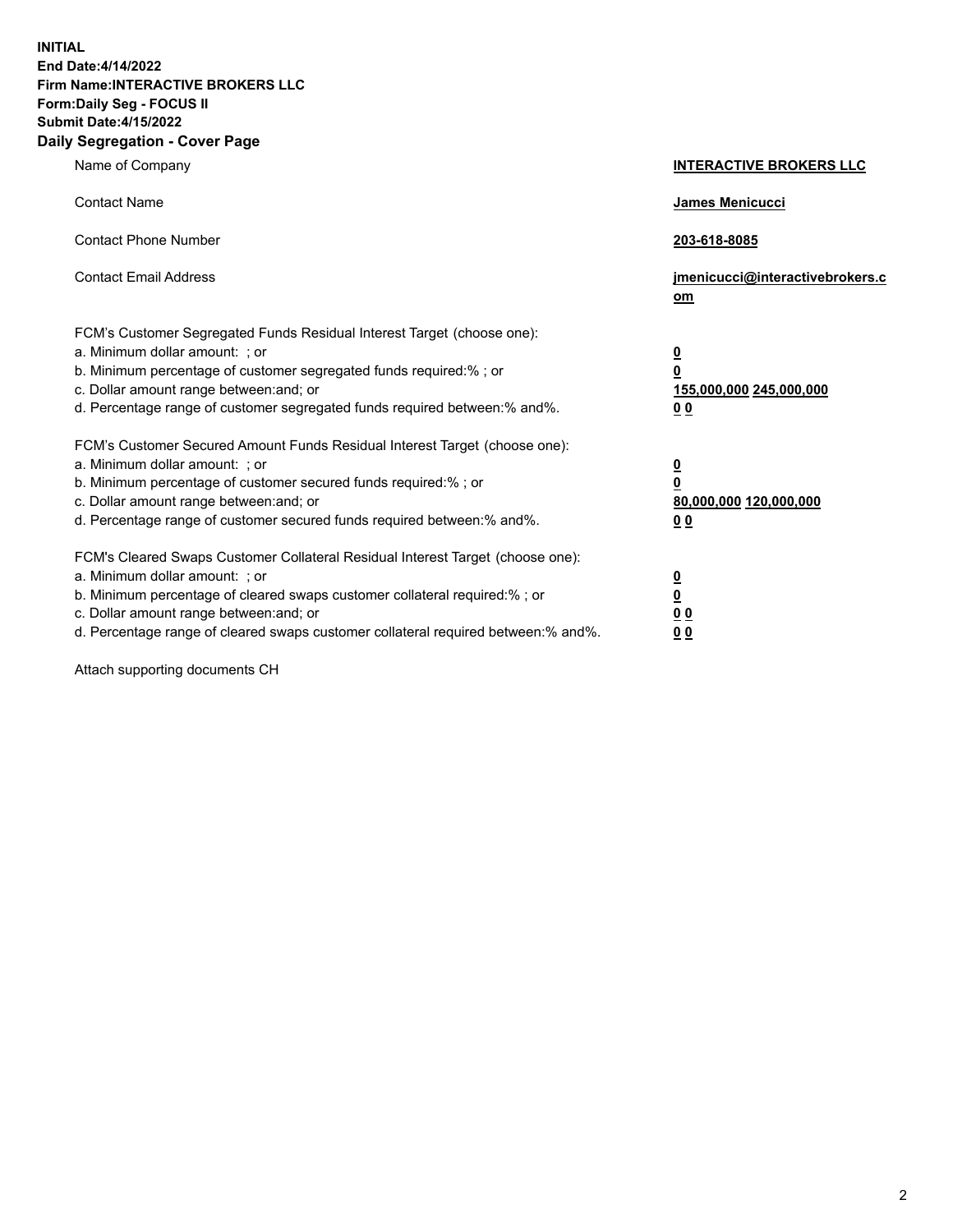**INITIAL End Date:4/14/2022 Firm Name:INTERACTIVE BROKERS LLC Form:Daily Seg - FOCUS II Submit Date:4/15/2022 Daily Segregation - Secured Amounts**

## Foreign Futures and Foreign Options Secured Amounts Amount required to be set aside pursuant to law, rule or regulation of a foreign government or a rule of a self-regulatory organization authorized thereunder **0** [7305] 1. Net ledger balance - Foreign Futures and Foreign Option Trading - All Customers A. Cash **530,798,372** [7315] B. Securities (at market) **0** [7317] 2. Net unrealized profit (loss) in open futures contracts traded on a foreign board of trade **40,987,731** [7325] 3. Exchange traded options a. Market value of open option contracts purchased on a foreign board of trade **98,606** [7335] b. Market value of open contracts granted (sold) on a foreign board of trade **-12,088** [7337] 4. Net equity (deficit) (add lines 1. 2. and 3.) **571,872,621** [7345] 5. Account liquidating to a deficit and account with a debit balances - gross amount **4,549** [7351] Less: amount offset by customer owned securities **0** [7352] **4,549** [7354] 6. Amount required to be set aside as the secured amount - Net Liquidating Equity Method (add lines 4 and 5) **571,877,170** [7355] 7. Greater of amount required to be set aside pursuant to foreign jurisdiction (above) or line 6. **571,877,170** [7360] FUNDS DEPOSITED IN SEPARATE REGULATION 30.7 ACCOUNTS 1. Cash in banks A. Banks located in the United States **25,808,942** [7500] B. Other banks qualified under Regulation 30.7 **0** [7520] **25,808,942** [7530] 2. Securities A. In safekeeping with banks located in the United States **509,836,260** [7540] B. In safekeeping with other banks qualified under Regulation 30.7 **0** [7560] **509,836,260** [7570] 3. Equities with registered futures commission merchants A. Cash **0** [7580] B. Securities **0** [7590] C. Unrealized gain (loss) on open futures contracts **0** [7600] D. Value of long option contracts **0** [7610] E. Value of short option contracts **0** [7615] **0** [7620] 4. Amounts held by clearing organizations of foreign boards of trade A. Cash **0** [7640] B. Securities **0** [7650] C. Amount due to (from) clearing organization - daily variation **0** [7660] D. Value of long option contracts **0** [7670] E. Value of short option contracts **0** [7675] **0** [7680] 5. Amounts held by members of foreign boards of trade A. Cash **148,913,405** [7700] B. Securities **0** [7710] C. Unrealized gain (loss) on open futures contracts **8,488,300** [7720] D. Value of long option contracts **98,606** [7730] E. Value of short option contracts **-12,088** [7735] **157,488,223** [7740] 6. Amounts with other depositories designated by a foreign board of trade **0** [7760] 7. Segregated funds on hand **0** [7765] 8. Total funds in separate section 30.7 accounts **693,133,425** [7770] 9. Excess (deficiency) Set Aside for Secured Amount (subtract line 7 Secured Statement Page 1 from Line 8) **121,256,255** [7380] 10. Management Target Amount for Excess funds in separate section 30.7 accounts **80,000,000** [7780] 11. Excess (deficiency) funds in separate 30.7 accounts over (under) Management Target **41,256,255** [7785]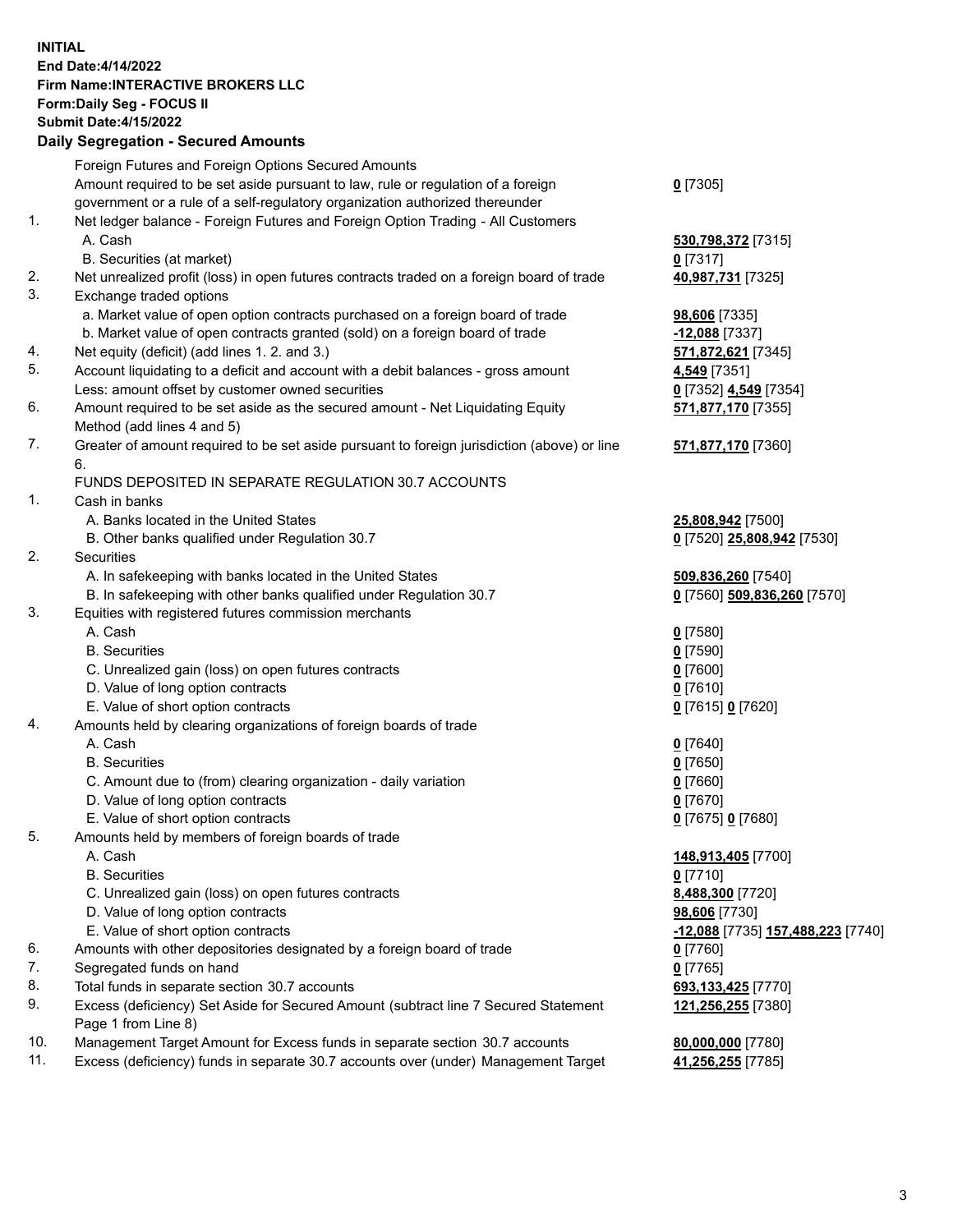**INITIAL End Date:4/14/2022 Firm Name:INTERACTIVE BROKERS LLC Form:Daily Seg - FOCUS II Submit Date:4/15/2022 Daily Segregation - Segregation Statement** SEGREGATION REQUIREMENTS(Section 4d(2) of the CEAct) 1. Net ledger balance A. Cash **8,076,767,614** [7010] B. Securities (at market) **0** [7020] 2. Net unrealized profit (loss) in open futures contracts traded on a contract market **520,672,762** [7030] 3. Exchange traded options A. Add market value of open option contracts purchased on a contract market **954,931,722** [7032] B. Deduct market value of open option contracts granted (sold) on a contract market **-737,514,841** [7033] 4. Net equity (deficit) (add lines 1, 2 and 3) **8,814,857,257** [7040] 5. Accounts liquidating to a deficit and accounts with debit balances - gross amount **1,083,150** [7045] Less: amount offset by customer securities **0** [7047] **1,083,150** [7050] 6. Amount required to be segregated (add lines 4 and 5) **8,815,940,407** [7060] FUNDS IN SEGREGATED ACCOUNTS 7. Deposited in segregated funds bank accounts A. Cash **1,116,146,045** [7070] B. Securities representing investments of customers' funds (at market) **5,228,681,480** [7080] C. Securities held for particular customers or option customers in lieu of cash (at market) **0** [7090] 8. Margins on deposit with derivatives clearing organizations of contract markets A. Cash **825,106,139** [7100] B. Securities representing investments of customers' funds (at market) **1,669,812,382** [7110] C. Securities held for particular customers or option customers in lieu of cash (at market) **0** [7120] 9. Net settlement from (to) derivatives clearing organizations of contract markets **15,595,442** [7130] 10. Exchange traded options A. Value of open long option contracts **954,931,722** [7132] B. Value of open short option contracts **-737,514,841** [7133] 11. Net equities with other FCMs A. Net liquidating equity **0** [7140] B. Securities representing investments of customers' funds (at market) **0** [7160] C. Securities held for particular customers or option customers in lieu of cash (at market) **0** [7170] 12. Segregated funds on hand **0** [7150] 13. Total amount in segregation (add lines 7 through 12) **9,072,758,369** [7180] 14. Excess (deficiency) funds in segregation (subtract line 6 from line 13) **256,817,962** [7190] 15. Management Target Amount for Excess funds in segregation **155,000,000** [7194] 16. Excess (deficiency) funds in segregation over (under) Management Target Amount Excess **101,817,962** [7198]